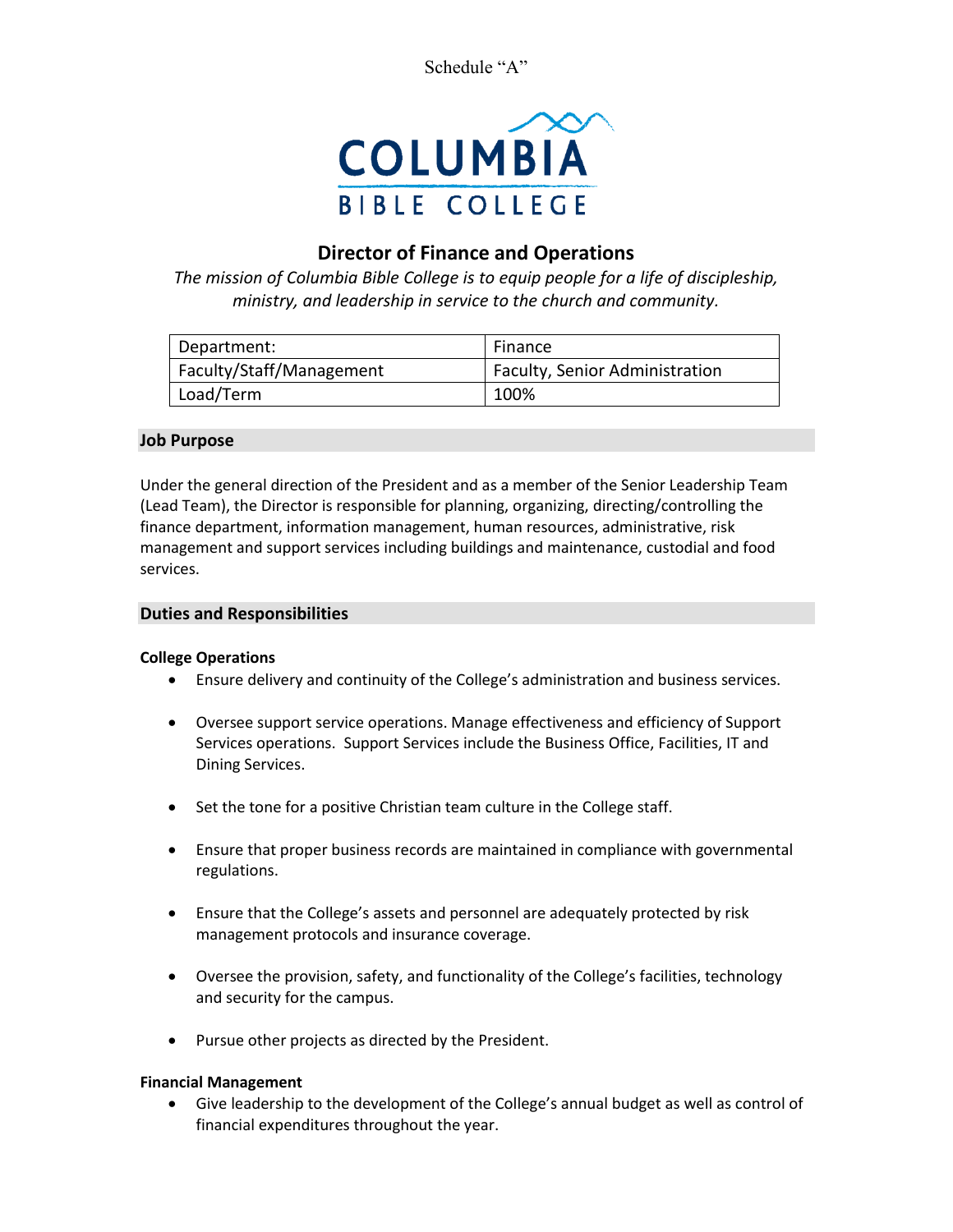- Plan, monitor, mitigate and report departmental budgets and variances. Analyze indicators and trends and advises President/Board on strategies to achieve optimal outcomes.
- Prepare financial statements and submits reports as required.
- Give leadership to overall and departmental or program related business planning and forecasting.
- Ensure financial controls are in place.
- Work directly with the external auditors on the College's annual financial audit.
- Prepare the College's annual charity return (T3010) and ensure that it is filed with the Canadian Revenue Agency prior to the filing deadline.
- Function as the primary contact person for organizations such as: CRA, banks, and auditors.

# **Leadership Team**

- Participates as a crucial member of the College's senior leadership team.
- Is a key leader in the College's Strategic Planning process.
- Presents/reports results of financial operations to the Board of Directors and its subcommittees.

## **Human Resources**

- Leads the College's HR department, ensuring policies and procedures are sufficiently current and comprehensive within the regulations of the province.
- Leads the College HR Committee to ensure that the College policies and procedures are being followed.
- Serves as the Harassment Complaint Officer for faculty and staff.

## **Qualifications**

## **Character**

Aspire to and model the Staff & Faculty Attributes. Maintain membership in good standing in a local BCMB or MCBC church. Agreement with and commitment to the CBC Mission Statement, BCMB or MCBC Confession of Faith, and Responsibilities of Community Membership Statement. Desire to work in a collaborative team culture.

## **Education/Knowledge**

College or University degree, preferably with a focus on Administration, Commerce, or Leadership.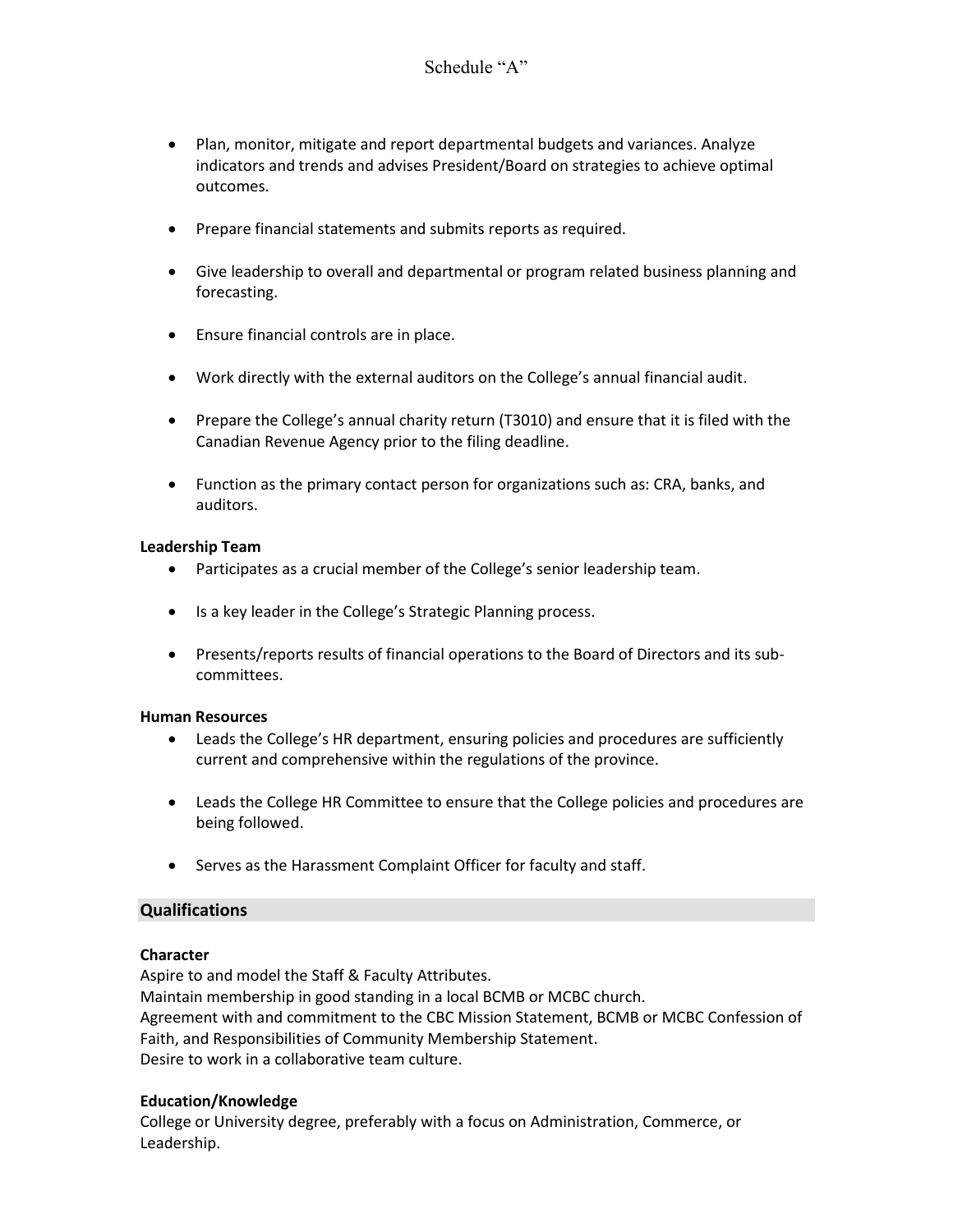# Schedule "A"

Knowledge of generally accepted accounting principles with ability to interpret financial statements and data. CPA or other accounting designation or proven financial leadership experience. Good understanding of MS Office suite and accounting software. Ability to organize work and teams. Strong verbal and written communication skills. Strong relational skills.

#### **Experience**

At least 5 years of successful experience in administrative leadership of an organization. It would be preferred if such experience were in not-for-profit setting.

Experience in planning, team-leadership, financial oversight, and assessment.

#### **Working Conditions**

Work is normally performed in a typical interior/office work environment. Some flexibility in hours is to be expected.

## **Physical Requirements**

No or very limited physical effort required or physical risk.

#### **Statement of Relationships**

The Director of Finance and Operations reports to the President and is a member of the following teams: Lead Team (Member) Faculty Council (Member) HR Committee (Chair) Budget Committee (Chair) Board Finance Committee (Member) Board Executive Committee (Member)

#### **Supervises the following:**

Accounting Supervisor Director of Facilities and Maintenance Director of Information Technology Director of Custodial Services Director of Financial Aid HR Officer Executive Chef Metzger Collection Manager

| Employee Signature:   | Date: |
|-----------------------|-------|
|                       |       |
| Supervisor Signature: | Date: |